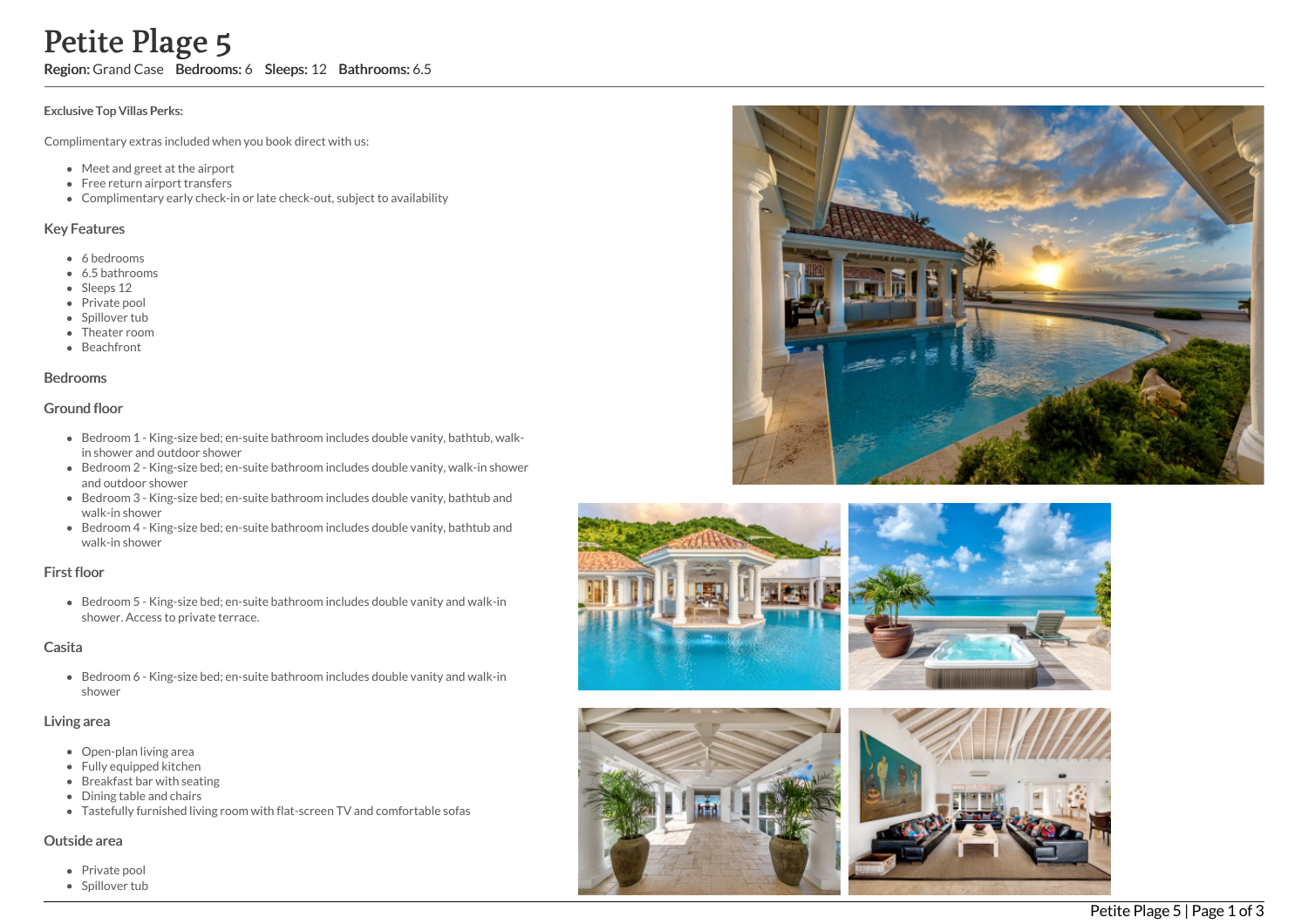- Hot tub
- Sunloungers
- Terrace with lounge area and table and chairs

# Home entertainment

- Flat-screen TVs in living area and all bedrooms
- Home theater includes large screen and comfortable sofa

## General

- Air conditioning throughout
- Complimentary wifi
- Electric mosquito trap
- Bedding and towels included
- Private parking

# Staff

- Housekeeper
- Gardener
- Live-in caretaker
- Pool service

# Laundry room

- Washer and dryer
- $\bullet$  Iron and ironing board